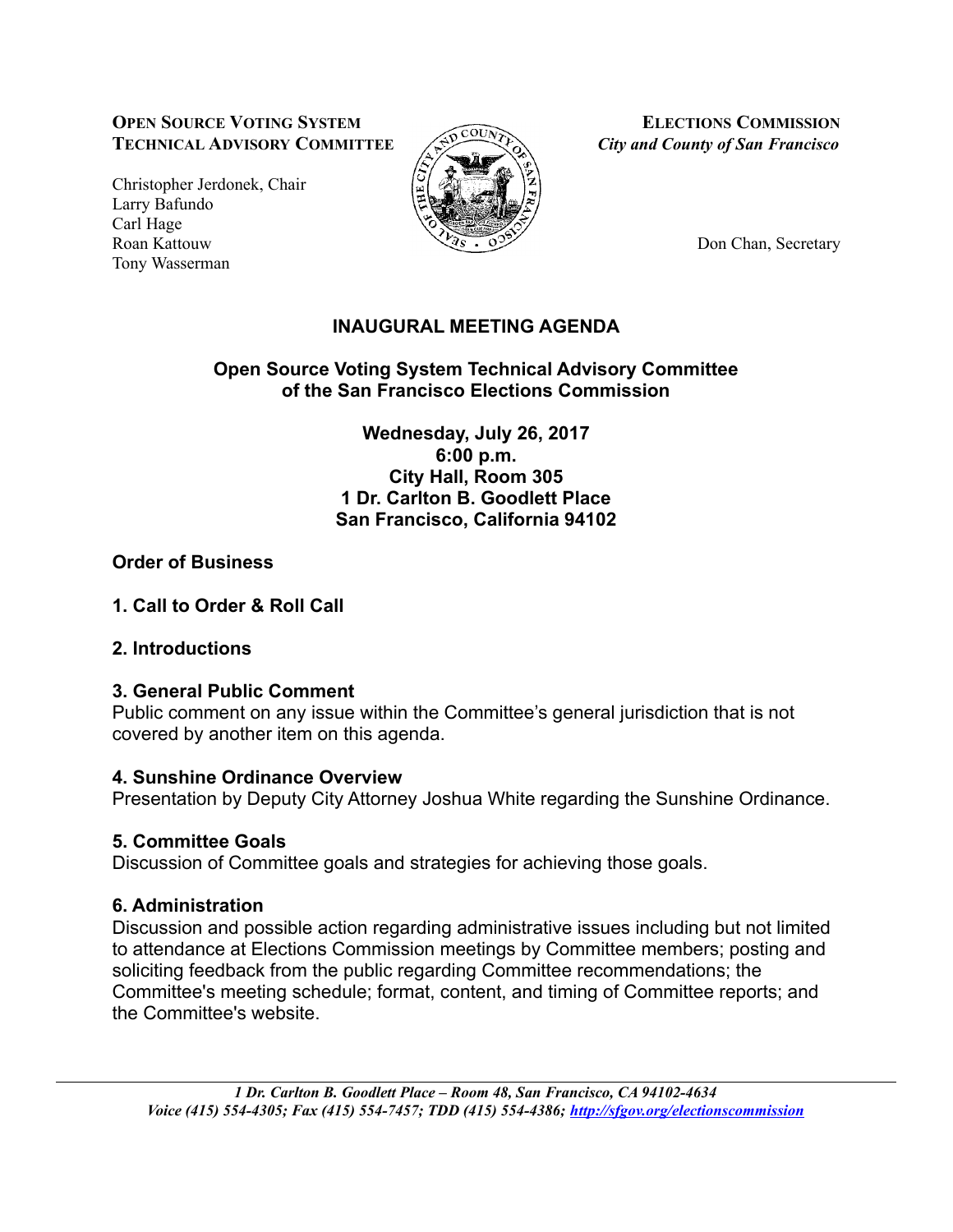#### **7. Topics for future discussion**

Discussion and possible action regarding topics for future discussion.

#### **8. Election of Vice-Chair**

Discussion and possible action to elect a Committee Vice-Chair. The process will be as follows: The presiding Chair will open nominations for the position. When there are no further nominations, the presiding Chair will close nominations. Public comment will then take place. After discussion, there will be a roll call vote during which each Committee member shall state the name of the nominee for whom he or she wishes to vote. Any nominee receiving three votes shall be elected Vice-Chair. The term of office will begin immediately at the conclusion of tonight's meeting.

#### **Adjournment**

There will be an opportunity for public comment on each agenda item.

Materials contained in the agenda packets for meetings are available for inspection and copying during regular office hours at the Department of Elections, City Hall Room 48. Materials are placed in the Elections Commission's Public Binder no later than 72 hours prior to meetings. Any materials distributed to members of the Committee within 72 hours of the meeting or after the agenda packet has been delivered to the members are available for inspection at the Department of Elections, City Hall Room 48, in the Commission's Public Binder, during normal office hours.

**Cell phones, pagers and similar sound-producing electronic devices:** The ringing of and use of cell phones, pagers and similar sound-producing electronic devices are prohibited at this meeting. The Chair may order the removal from the meeting room of any person responsible for the ringing or use of a cell phone, pager, or other similar sound-producing electronic devices.

**Disability Access:** The Committee meeting will be held in Room 305, City Hall, 1 Dr. Carlton B. Goodlett Place, San Francisco, CA. The meeting room is wheelchair accessible. The closest accessible BART station is the Civic Center Station at United Nations Plaza and Market Street. Accessible MUNI lines serving this location are: #42 Downtown Loop, and #71 Haight/Noriega and the F Line to Market and Van Ness and the Metro Stations at Van Ness and Market and at Civic Center. For information about MUNI accessible services call (415) 923-6142. There is accessible curbside parking adjacent to City Hall on Grove Street and Van Ness Avenue and in the vicinity of the Veterans Building at 401 Van Ness Avenue adjacent to Davies Hall and the War Memorial Complex.

To obtain a disability-related modification or accommodation, including auxiliary aids or services, to participate in a meeting, please contact the Department of Elections at least 48 hours before the meeting, except for Monday meetings, for which the deadline is 4:00 p.m. the previous Friday. Late requests will be honored, if possible. Services available on request include the following: American sign language interpreters or the use of a reader during a meeting, a sound enhancement system, and/or alternative formats of the agenda and minutes. Please contact the Department of Elections at (415) 554-4375 or our TDD at (415) 554-4386 to make arrangements for a disability-related modification or accommodation.

**Chemical-Based Products:** In order to assist the City's efforts to accommodate persons with severe allergies, environmental illnesses, multiple chemical sensitivity or related disabilities, attendees at public meetings are reminded that other attendees may be sensitive to various chemical-based products. Please help the City accommodate these individuals.